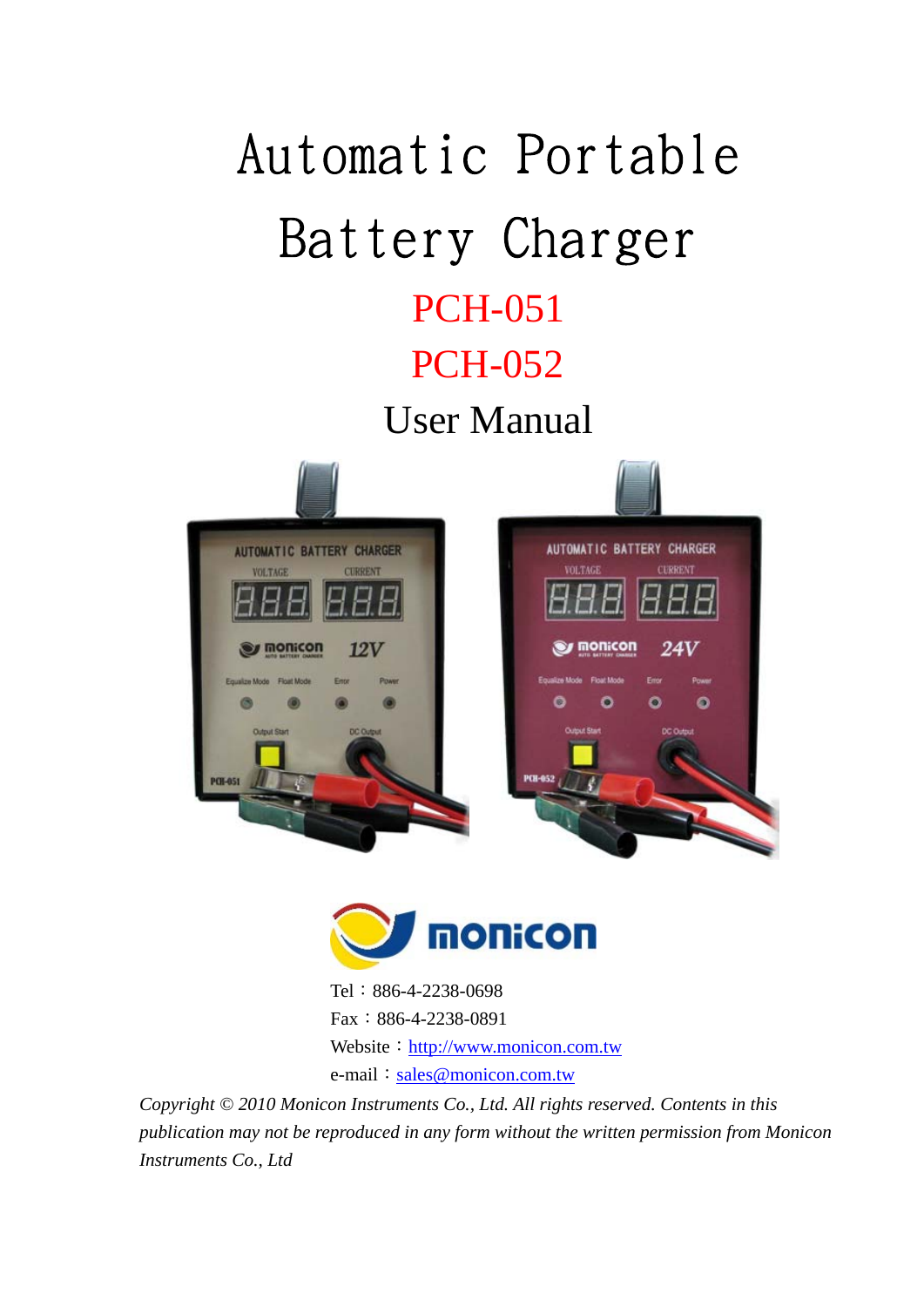$\mathcal O$ 

Please read all warnings and safety guide before operating PCH-051/052. Users are responsible for any regulations required by special applications. Please do not connect AC power before installation. Warranty will be void if installation was not followed by the user manual and may risk of electrical shock, fire or *injury*.

#### Important Safety Guide

- 1. Do not place the charger under rain, direct sunlight, dust condition, acidic or corrosive gas environment.
- 2. To prevent over heating, do not block ventilation area or installed in a sealed area.
- 3. PCH-051/052 is equipped with automatic charging loop detection. User do not need to turn off the charger or disconnect from the battery, it stops charging after the battery is been fully charged.
- 4. Please use only factory parts and suggested accessories. Unauthorized parts may risk of shock, fire, or injury.
- 5. Please do not disassemble PCH-051/052. Attempting to repair the machine may risk of fire and shock.
- 6. PCH-051/052 still contains residual electricity even if the power and battery are been removed.
- 7. Please make sure the AC ground wire from PCH-051/052 is been properly grounded. Improper connection may risk of electrical shock, fire, or injury.
- 8. Please remove ac power and battery wire before performing cleaning or maintenance.
- 9. Please do not use PCH-051/052, if high pitch pop sound occurred.
- 10.Please do not use damaged or low grade wires.
- 11.Due to the nature of lead acid battery, hydrogen and oxygen gas are been released during charging period. Please operate the charger in a well ventilated area.
- 12. Please do not press and hold the forced output button for a long period of time or tape the button. Fuse should only be replaced with the same specification.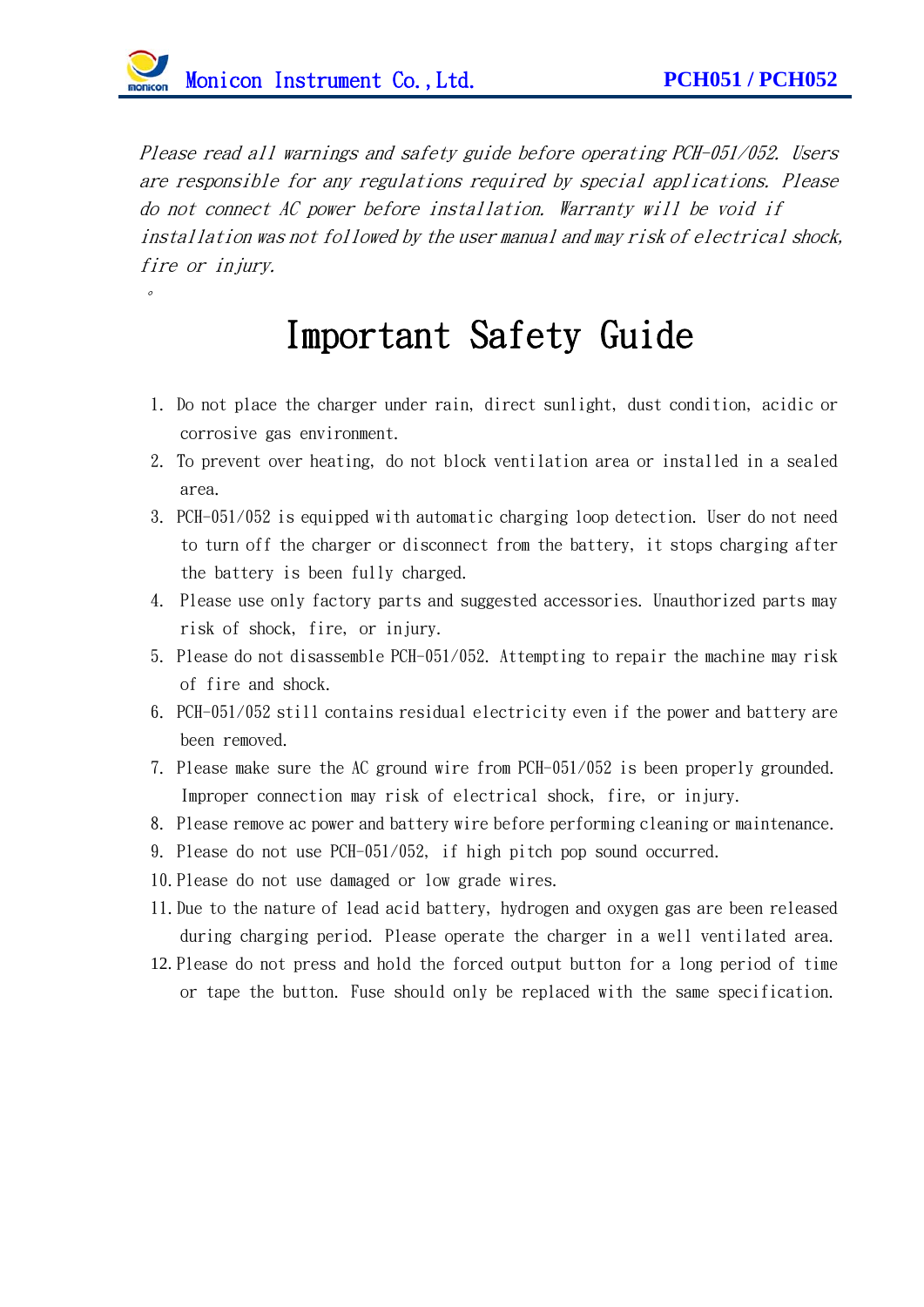### 1、Installation

- 1. To prevent sparks during power up, please make sure the power switch is in off position before plug-in the ac power cord.
- 2. Connect the positive and negative clamp to the battery before switch the power to "ON" position.
- 3. PCH-051/052 is equipped with battery detection; PCH-051/052 will not output voltage before battery is properly connected or reverse polarity occurred.
- 4. PCH-051/052 is equipped with automatic charging loop detection. User do not need to turn off the charger or disconnect from the battery, it stops charging after the battery is been fully charged.
- 5. PCH-051/052 is equipped with short circuit, over load, and reverse polarity protections.
- 6. When the battery is lower than minimum charging voltage, the PCH-051/052 will not output any voltage. Pressing the forced output button, the PCH-051/052 starts charging the battery regardless of the voltage. If error LED lights up, the overload or reverse polarity is occurred, please check the wiring connections.
- 7. Please use input voltage between  $80~250$  VAC,  $50-60$ Hz, exceeding the input rang might cause output errors or damage the charger.
- 8. Due to the nature of lead acid battery, hydrogen and oxygen gas are been released during charging period. Please operate the charger in a well ventilated area.
- 9. Do not place the charger under rain, direct sunlight, dust condition, acidic or corrosive gas environment.
- 10.The voltage of 12V (24V) battery must be greater than 4V (6V), otherwise the PCH-051/052 detects as battery error and cease the output.
- 11.Please do not press and hold the forced output button for a long period of time or tape the button. Fuse should only be replaced with the same specification.
- 12.PCH-051/052 automatically switches between float and bulk mode according to the feedbacks of voltage and current.
- 13.To maintain the best performance of the charger, please keep the environment between -25℃ to 35℃. The cooler the better.
- 14.Please make sure the charger is installed in a well ventilated area. To prevent bad circulation or reduce the life of charger, keep at least 10CM between wall and ventilation area.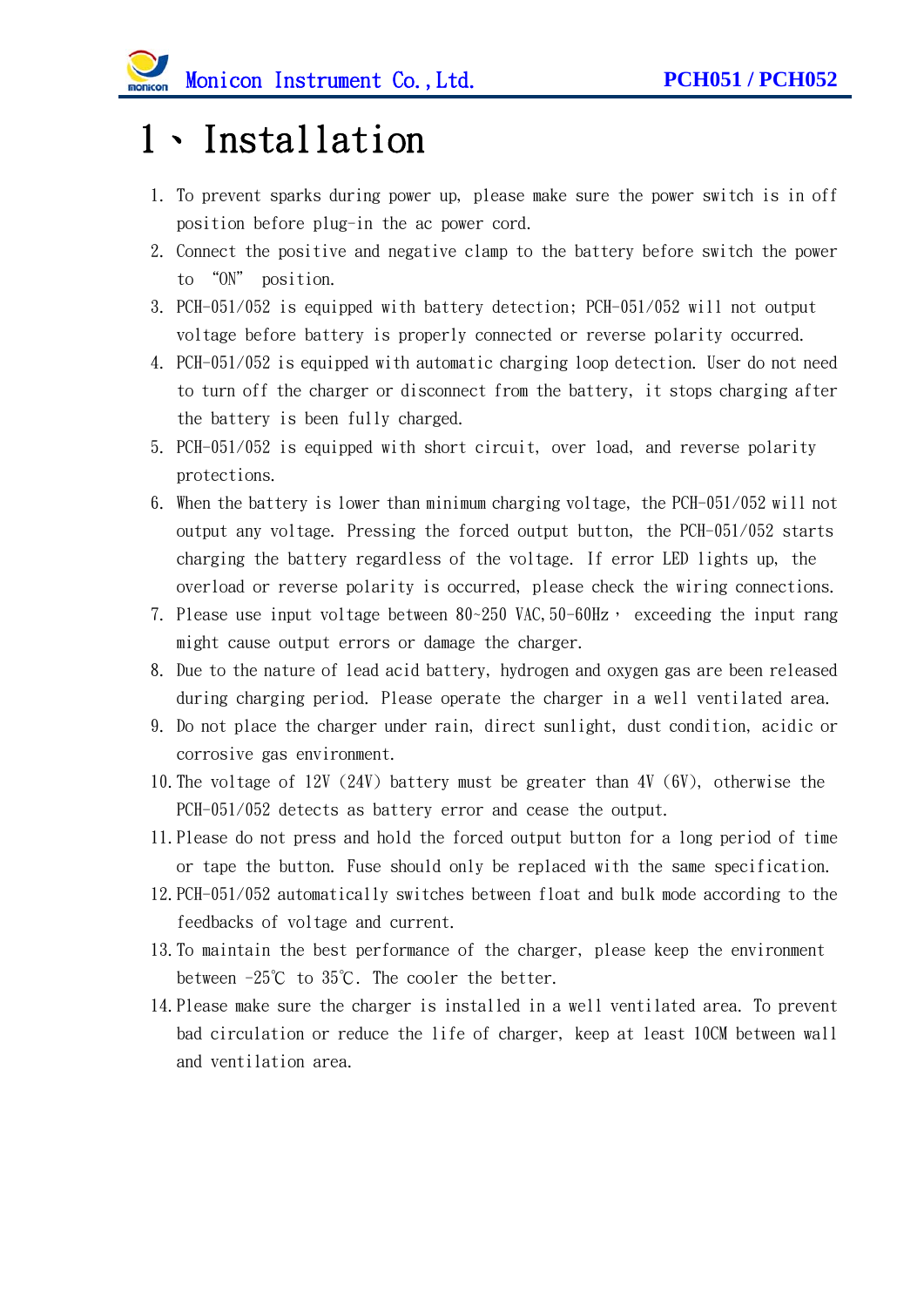

### 2、Specifications

AC Input: Voltage: 80~250 VAC (commonly used on 110/220 V) Frequency: 50/60 Hz

DC adjustable power output range: PCH-051 float charging:  $12.5 \sim 14.5$  VDC, factory default: 13.5 VDC (fully charged voltage) PCH-051 bulk charging: 13.5~15.5 VDC, factory default: 14.5 VDC PCH052 float charging:  $25.6 \sim 27.6$  VDC, factory default: 26.6 VDC (fully charged voltage) PCH052 bulk charging:  $26.6 \sim 28.6$  VDC, factory default: 27.6 VDC DC output current: PCH051: 12 V / 5A PCH052:24 V / 5A Charging method: Bulk and float Protections: Over load, short circuit, reverse polarity Efficiency: Greater than 75 % at full load Working temperature:  $-30~60~^{\circ}\text{C}$ Storage temperature: -40~85 ℃ Relative humidity: 90 % Maximum Dimensions: 198 mm(L)\* 112mm (W) \* 138mm (H) Weight:  $1180 g \pm 10 g$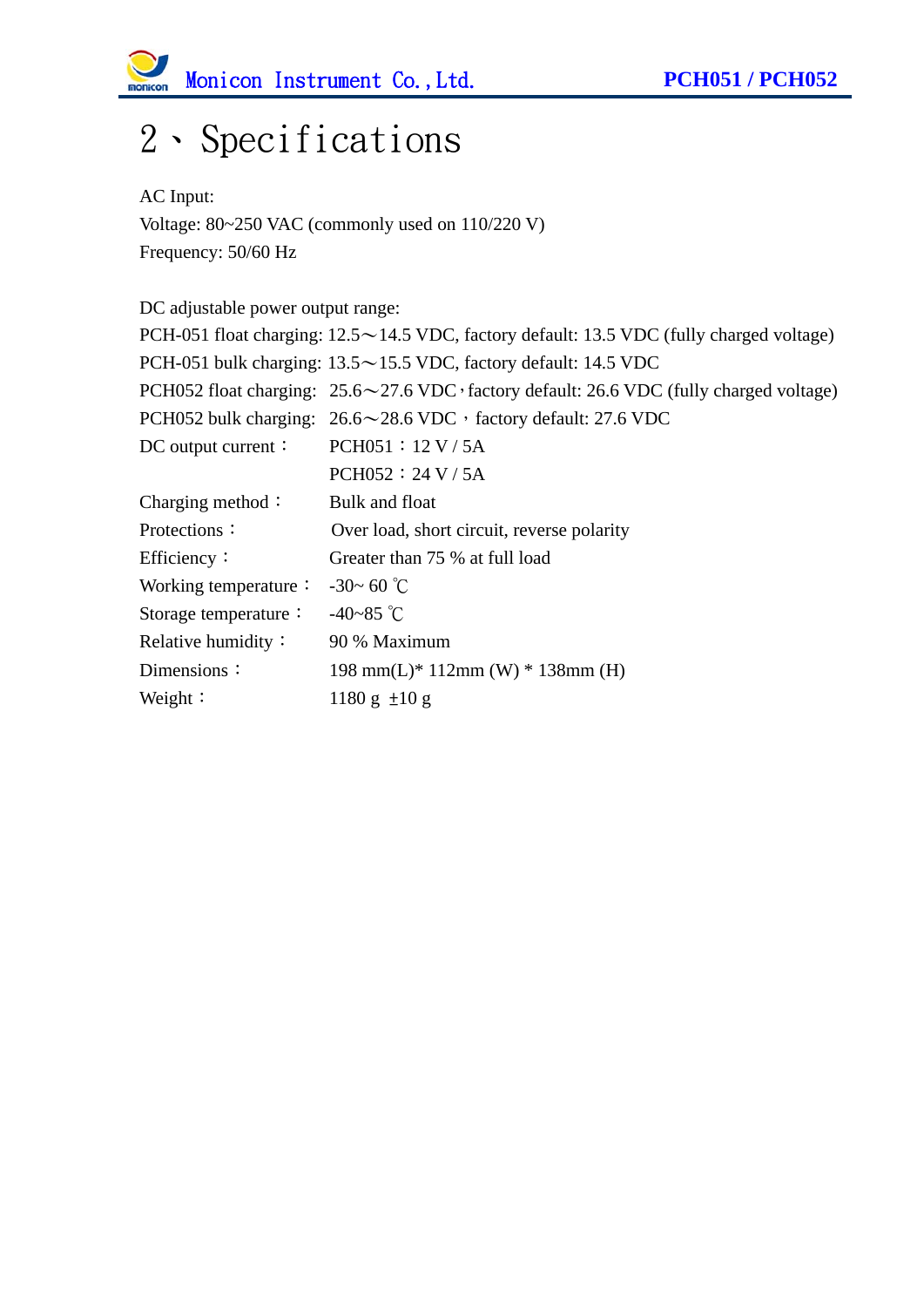

#### 3、Panel Description



#### PCH-051/052:

- (1) Handle
- (2) DC output voltage
- (3) Float charging indicator
- (4) Bulk charging indicator
- (5) Forced output button
- (6) DC output clamp
- (7) Power indicator
- (8) Error indicator
- (9) DC output current
- (10) Power switch
- (11) Fuse
- (12) AC power socket
- (13) Cooling fan